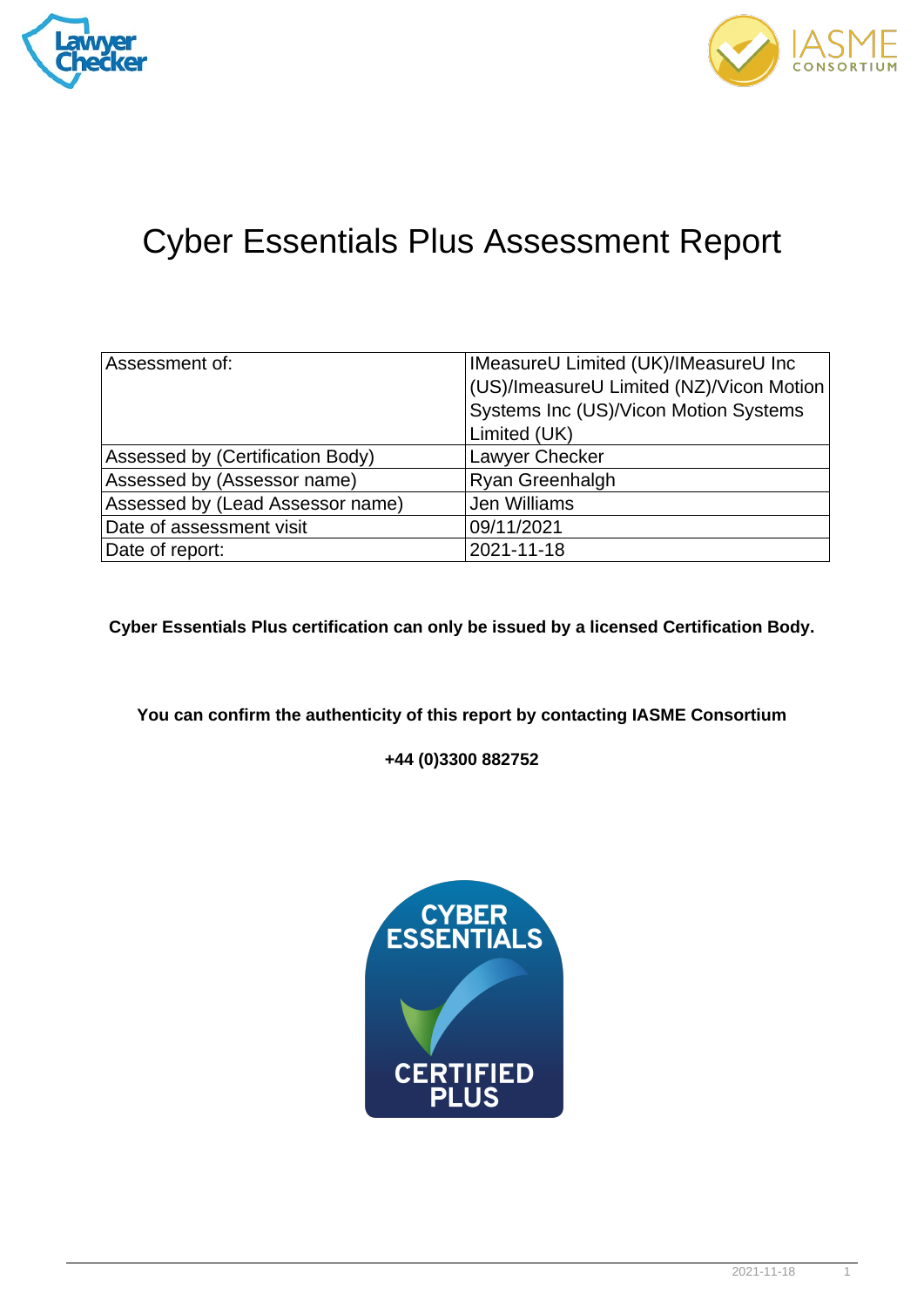



## **1. About this report**

Cyber Essentials Plus is the audited version of the Cyber Essentials information security standard. Cyber Essentials requires organisations to have a number of technical and procedural controls in place to improve their information security in order to mitigate common internet-borne cyber attacks. Cyber Essentials Plus is a series of tests that provide a further level of assurance that these technical controls have been successfully implemented within an organisation.

This report is a record of the Cyber Essentials Plus audit of IMeasureU Limited (UK)/IMeasureU Inc (US)/ImeasureU Limited (NZ)/Vicon Motion Systems Inc (US)/Vicon Motion Systems Limited (UK) against the Cyber Essentials standard that has been carried out by Ryan Greenhalgh of the Certifying Body Lawyer Checker.

Cyber Essentials provides assurance that a number of key information security controls are in place within an organisation. For further assurance, the IASME information security standard provides a broader set of controls that enable good information security governance across an organisation.

## **1.1. Summary of findings**

External vulnerability scans did not show any high risk or critical vulnerabilities A credentialed patch audit taking a sample from a server and office devices did reveal some high risk and critical vulnerabilities mostly relating to missing updates. these vulnerabilities have since been patched and this has been verified. Antimalware testing did not raise any issues. All test results met the requirements for Cyber Essentials PLUS.

**The assessor has concluded that IMeasureU Limited (UK)/IMeasureU Inc (US)/ImeasureU Limited (NZ)/Vicon Motion Systems Inc (US)/Vicon Motion Systems Limited (UK) has passed the required tests and should be awarded the Cyber Essentials Plus certification.**

If a test has not been passed successfully, the assessor has provided feedback within the relevant section.

## **1.2. Evidence of activities**

In carrying out the audit, the assessor will have carried out a number of technical tests and have seen documentary evidence. This evidence forms the basis for the assessor's recommendations and where appropriate has been included in this report.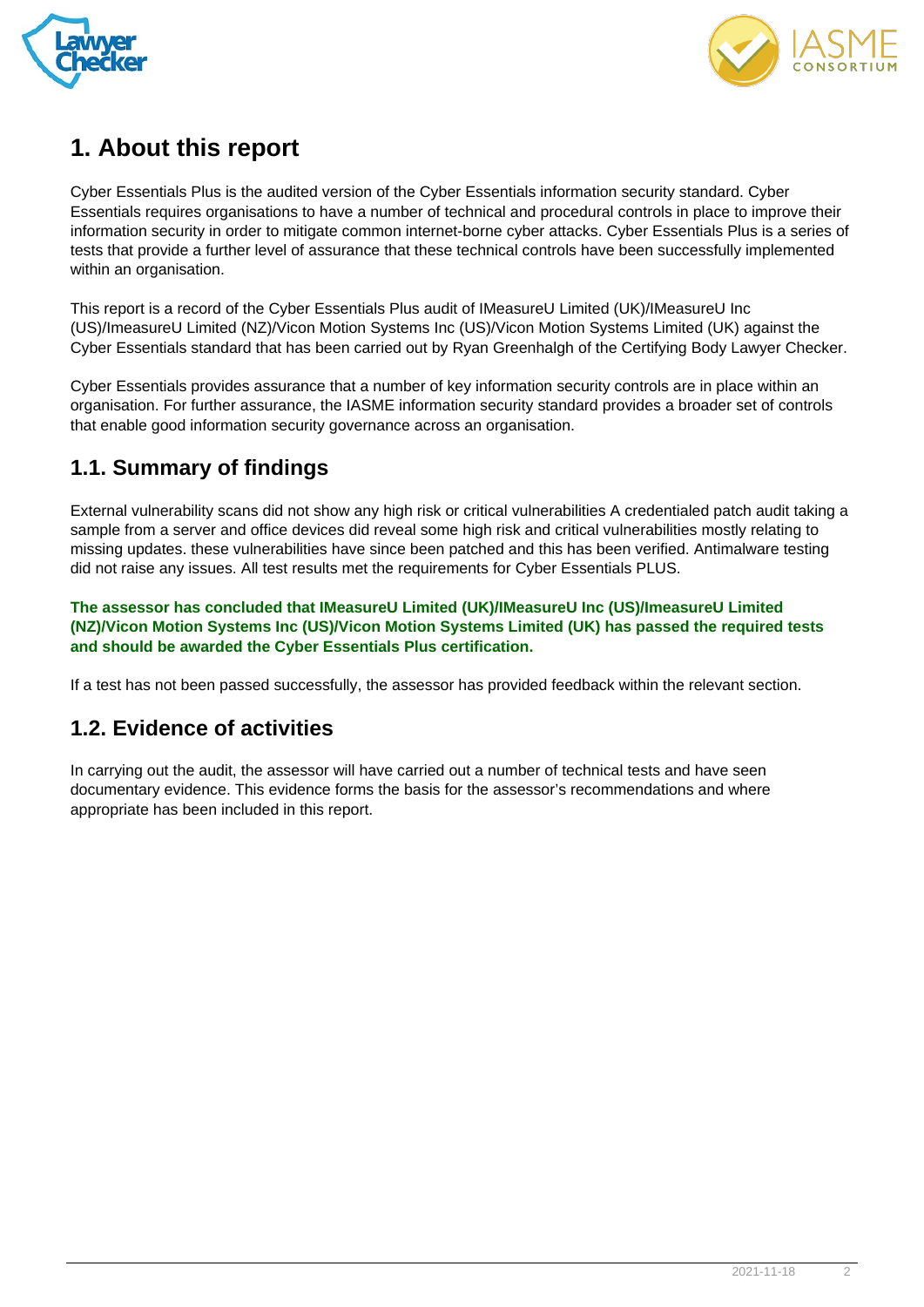



## **2. Scope**

Oxford - Head Office Main Network Denver Main Network LA Main network Auckland External IP Range - 87.224.10.16/28 Internal IP Range - 172.16.100.0/23

Certain items will be out of scope for the Cyber Essentials Plus assessment. Notable exceptions are listed below:

N/A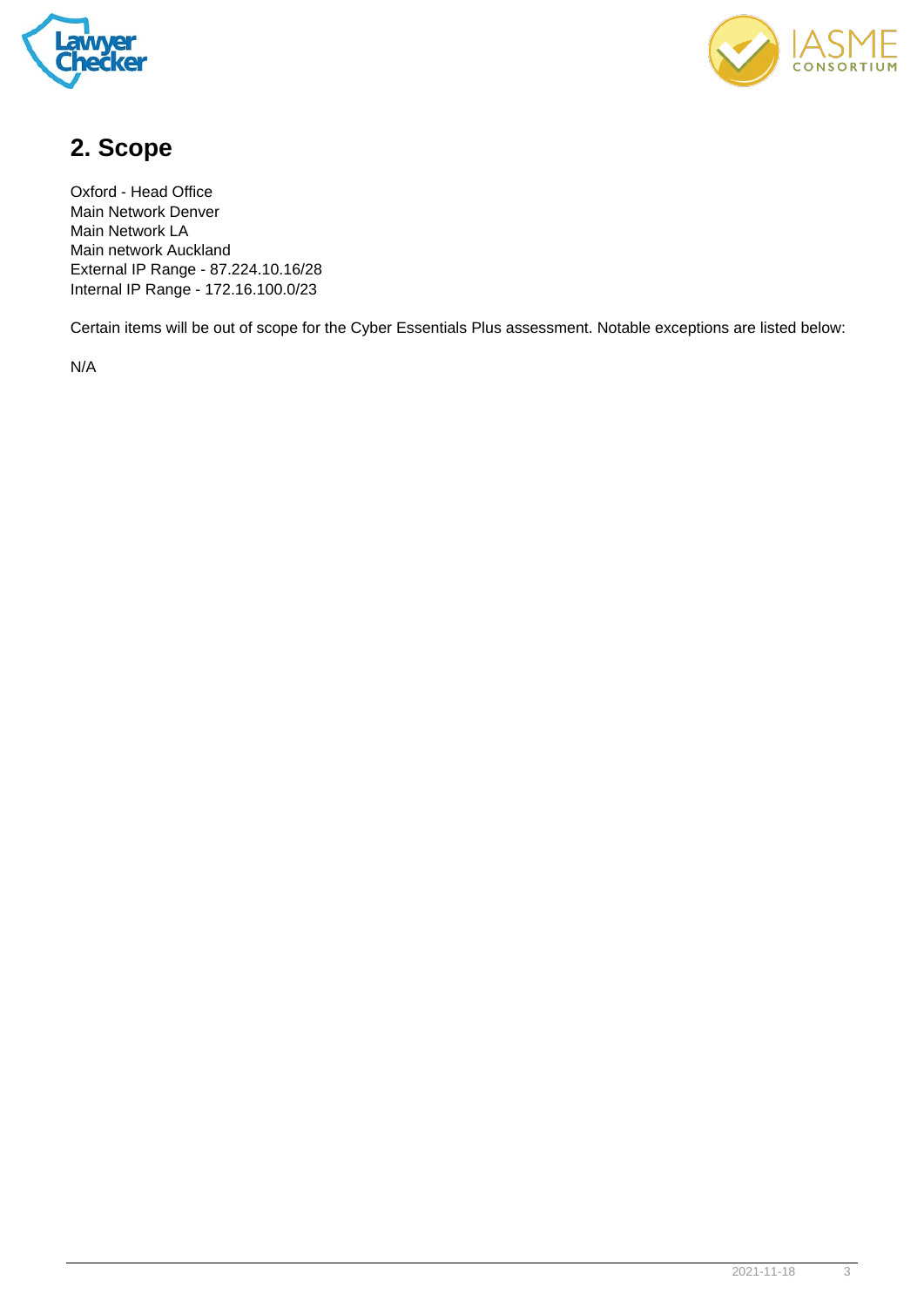



## **3. External Testing**

## **3.1. Test 1 – Remote vulnerability assessment**

This test was awarded PASS by the assessor.

The test did not identify any vulnerabilities that were scored 7 or higher on CVSS v3 during the testing of the external IP addresses.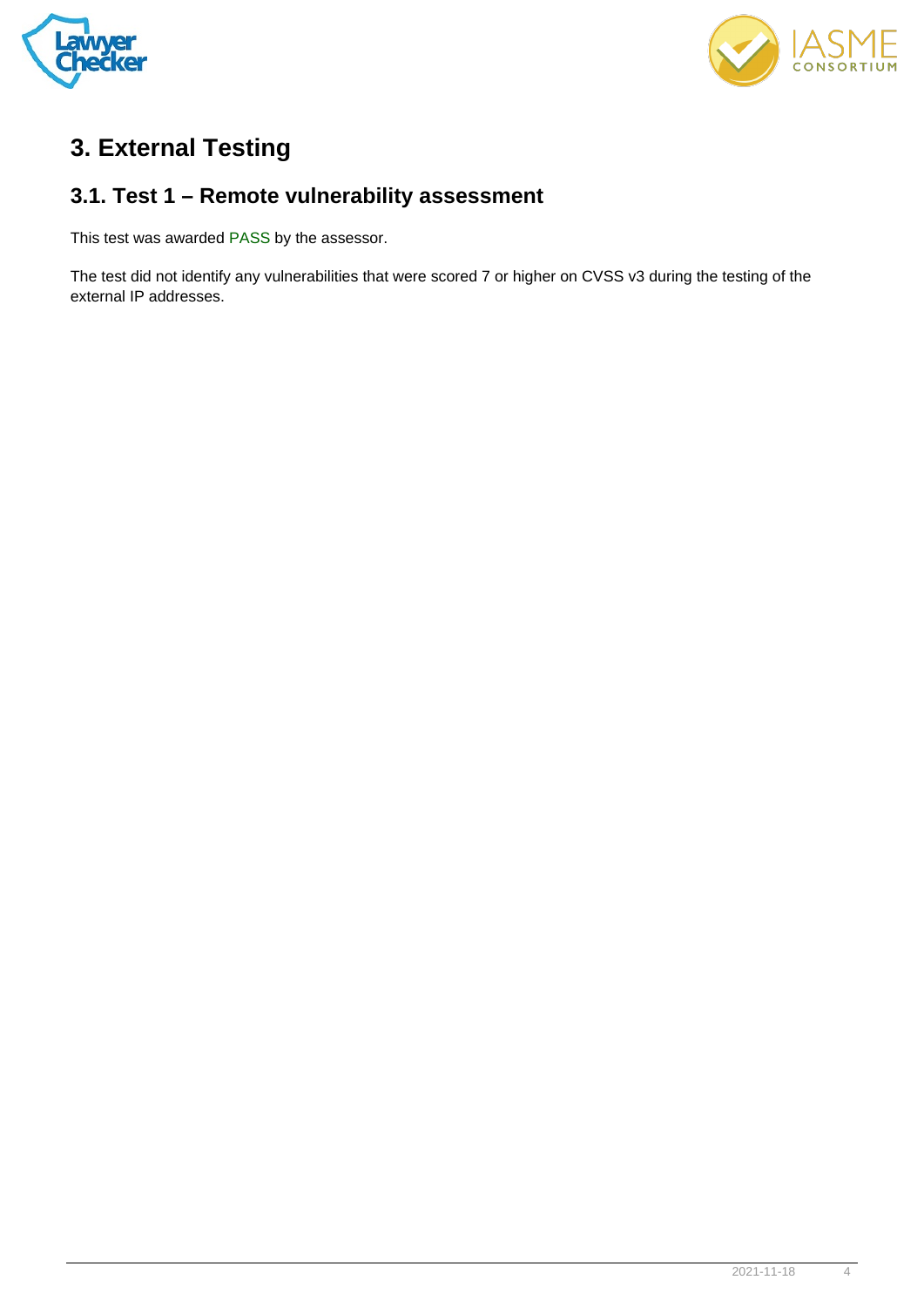



## **4. Internal testing**

A suitable sample set of devices was selected as follows:

Vicon has 32 Windows 10 desktops, 57 Windows 10 laptops, 1 ubuntu desktop, 8 MacBook's, 3 Microsoft Windows Server 2012 R2, 4 Windows Server 2016, 43 ubuntu servers, 17 iOS Mobiles, 5 Android devices. The sample picked was 4 Windows 10 desktops, 4 Windows 10 laptops, 3 MacBook's, 1 Windows Server 2012 R2, 3 iPhones, 2 Android Devices. The ubuntu instances and the other Windows Server instances were not included as they do not allow users access to a desktop environment.

## **4.1. Test 2 – Review of device patching**

This test was awarded PASS by the assessor.

No vulnerabilities were identified for the tested devices that were scored 7 or higher on CVSS v3 and that met the parameters listed in the Cyber Essentials Plus guidance.

## **4.2. Test 3 – Review of malware protection**

This test was awarded PASS by the assessor.

It was identified that IMeasureU Limited (UK)/IMeasureU Inc (US)/ImeasureU Limited (NZ)/Vicon Motion Systems Inc (US)/Vicon Motion Systems Limited (UK) is using the following methods of malware protection in their organisation:

- A Anti-malware software
- B Limiting installation of applications to an approved set
- C Application sandboxing

#### **A - Anti-malware software**

Anti-malware software is correctly installed and configured on all devices that rely on this method

#### **B - Limiting installation of applications to an approved set**

This method of anti-malware protection is correctly configured on all devices that rely on it.

**C - Application sandboxing**

This method of anti-malware protection is correctly configured on all devices that rely on it.

## **4.3. Test 4 – Review of protection against malware sent by email**

This test was awarded PASS by the assessor.

The standard set of test files was sent to each End User Device in the sample set via email.

All of the malware test files were successfully blocked by the End User Devices.

All of the non-malware test files prompted a suitable warning or opportunity to cancel before opening for all End User Devices.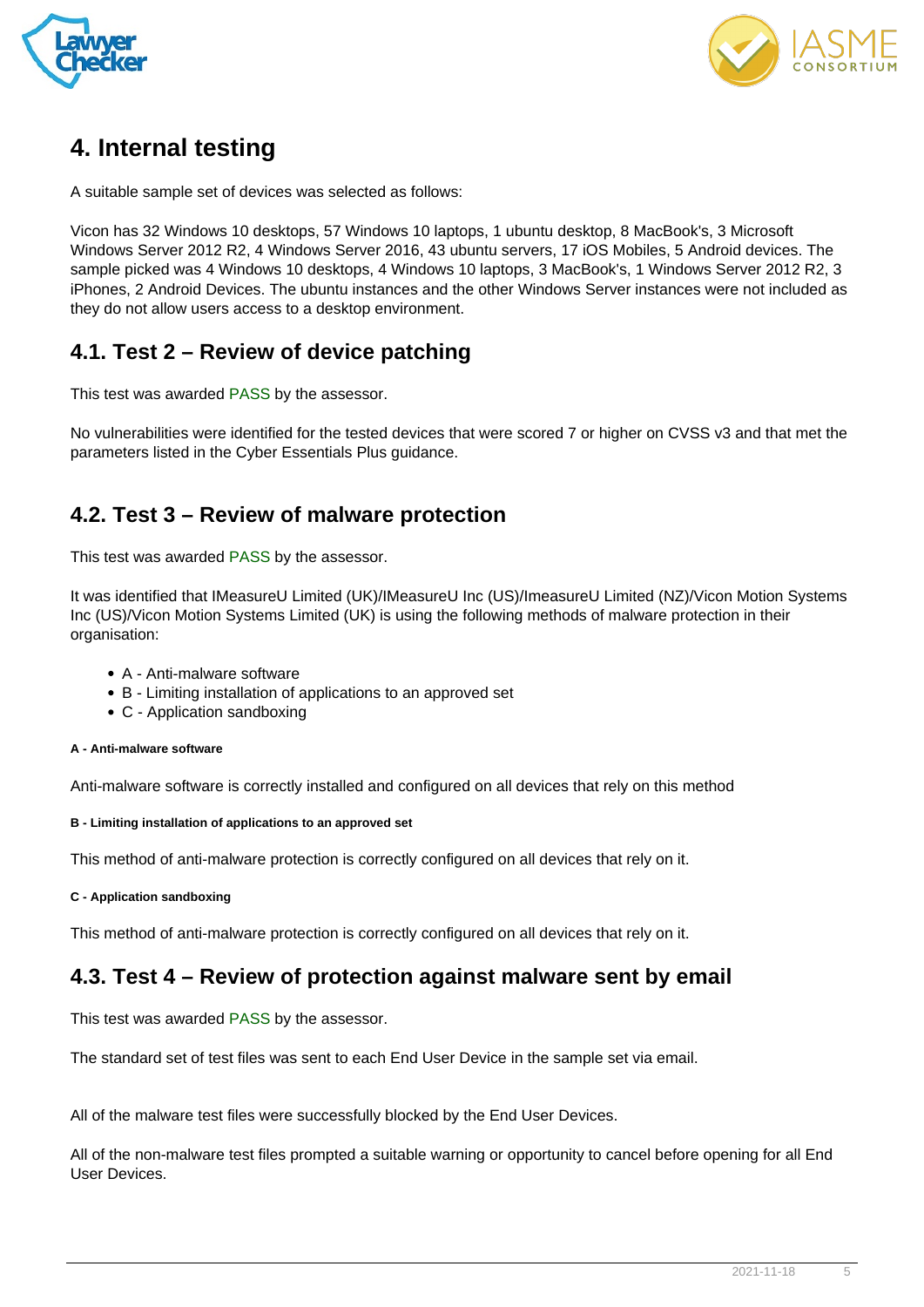



## **4.4. Test 5 – Review of protection against malware delivered through a website**

This test was awarded PASS by the assessor.

The standard set of test files was attempted to be accessed via a website on all End User Devices within the sample set.

All of the malware test files were successfully blocked by the End User Devices.

All of the non-malware test files prompted a suitable warning or opportunity to cancel before opening for all End User Devices.